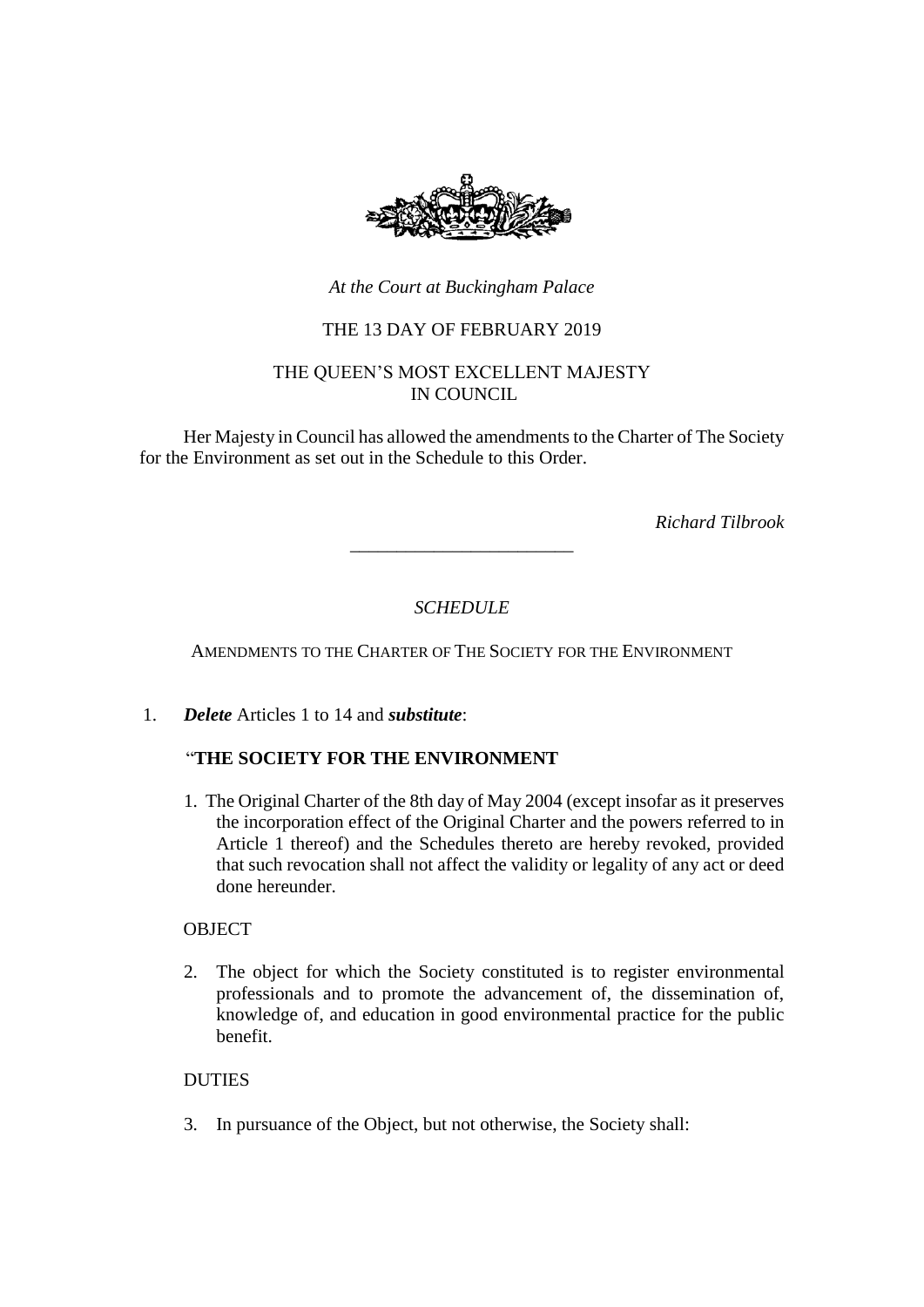- (i) maintain registers and modify, extend or add to such registers as required;
- (ii) establish and keep under review generic standards and procedures for academic and occupational achievement, competence and commitment and the requirements for initial and continuing professional development for Registrants;
- (iii) provide a forum for discussion and exchange of information relevant to the Object;
- (iv) provide advice and respond to proposals and enquiries relating to the advancement and the regulation of good environmental practice and where appropriate collaborate with other bodies;
- (v) designate as Licensed Members those Voting Members which demonstrate to the satisfaction of the Board their competence to assess individuals for initial and continuing registration; regulate the conduct of their individual members; license such bodies to admit individuals to a register; monitor the additions and deletions the Licensed Members make to such register; and provide guidance on the codes of conduct and disciplinary procedures of such Licensed Members;
- (vi) be accountable to Voting Members in respect of its activities;
- (vii) act, in conjunction or collaboration with the Voting Members, as the representative body of Our United Kingdom in relation to the international recognition of Registrants;
- (viii) give appropriate assistance to Our Ministers, or any of them, on any matter relating to the Object of the Society.

### POWERS

- 4. In pursuance of the Object, but not otherwise, the Society shall have the following powers:
	- (i) to levy charges by subscription on members at a rate to be determined by the Board; to levy a licence fee on Licensed Members at a rate to be determined by the Board; to set the registration fee, to be levied by Licensed Members on registrants, at a rate to be determined by the Board;
	- (ii) to receive gifts, endowments, bequests, donations, money and property real or personal;
	- (iii) to purchase, take on lease or in exchange, hire or otherwise acquire any real or personal property and the rights and privileges which the Society may think necessary or convenient for the promotion of the Object, and to construct, maintain and alter any buildings or erections necessary or convenient for the work of the Society;
	- (iv) to sell, let, mortgage, dispose of or turn to account all or any of the property or assets of the Society as may be thought expedient with a view to the promotion of its Object;
	- (v) to undertake and execute any trusts which may lawfully be undertaken by the Society and may be conductive to its Object;
	- (vi) to purchase or otherwise acquire plant and machinery including computer hardware and software, furniture, fixtures, fittings and all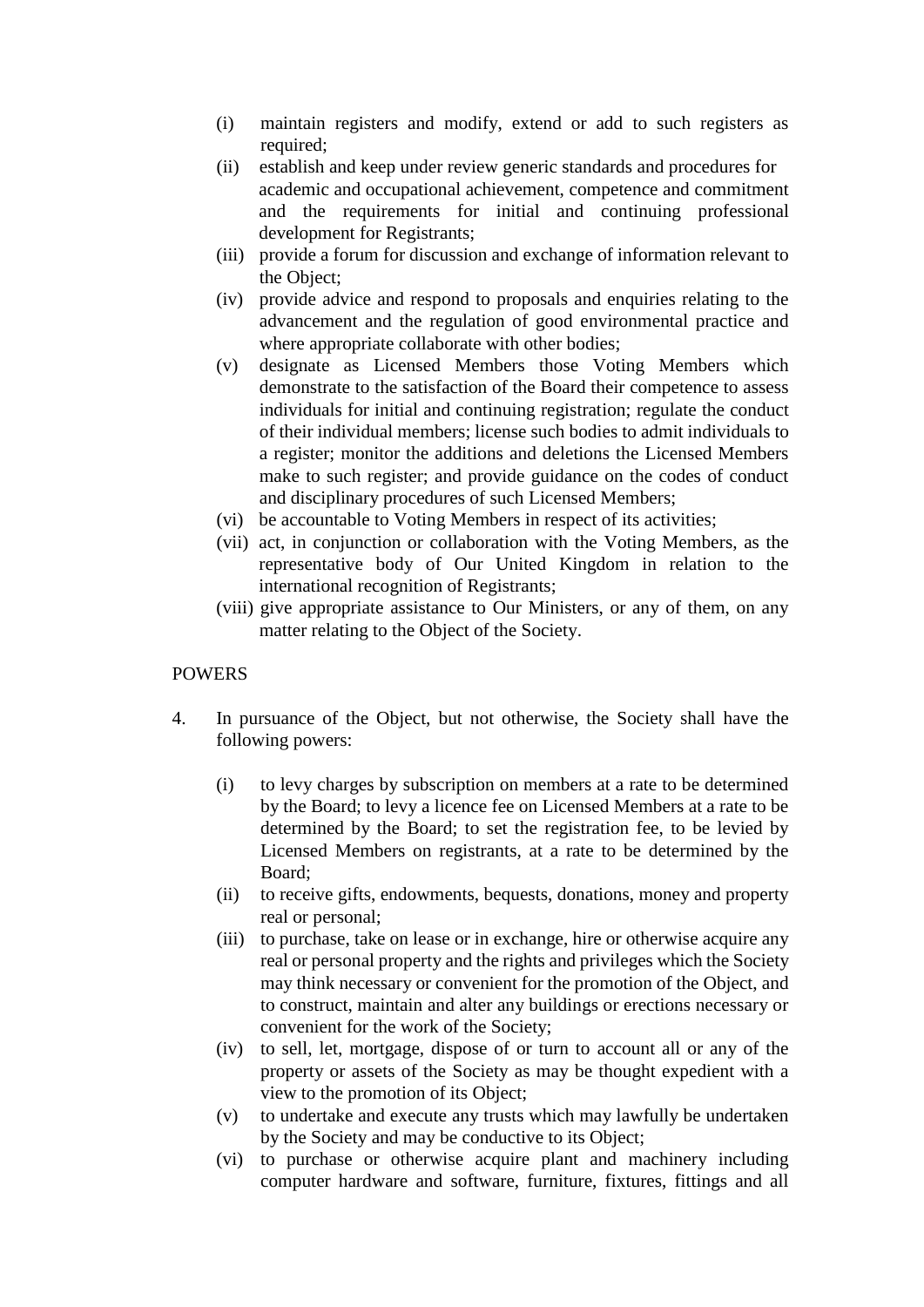other effects of every description and to apply for registration of any patents, rights, copyrights, licences and the like;

- (vii) to borrow or raise money for the purposes of the Society on such terms and on such security as may be thought fit;
- (viii) to draw, make, accept, endorse, discount, execute and issue promissory notes, bills, cheques and other instruments and to operate bank accounts;
- (ix) to engage and pay any person or persons whether on a full-time or parttime basis or whether as a consultant or employee to supervise, organise, carry on the work of and to give advice to the Society;
- (x) to invest the assets of the Society not immediately required for its purposes as may be thought fit;
- (xi) to establish and support or aid in the establishment and support of any associations or institutions and to subscribe or guarantee money for purposes in any way connected with the purposes of the Society or calculated to further its Object;
- (xii) to appoint a chief executive officer of the Society by whatever title;
- (xiii) to publish, or commission the publication of, material relevant to the Object in any form, to undertake or commission research, to establish and maintain libraries, databases, or any other facilities for the benefit of the public, and to hold or promote conferences, exhibitions or other events;
- (xiv) pay all reasonable and proper premiums in respect of indemnity insurance effected covering the indemnities given in accordance with article 7 hereof;
- (xv) to do all such other lawful acts and things whatsoever that are conducive, ancillary or incidental to the attainment of the Object.

### INCOME AND PROPERTY

5. The income and property of the Society, howsoever derived, shall be applied solely towards the Object and no portion thereof shall be paid or transferred directly or indirectly, by way of dividend, bonus or otherwise howsoever by way of profit, to the members. Provided that nothing in this article shall prevent the payment in good faith of reasonable and proper remuneration to any officer or servant of the Society, or to any Voting Member, in return for any services actually rendered to the Society and of travelling and other expenses necessarily incurred in carrying out the duties of any member, officer or servant of the Society.

#### MANAGEMENT

- 6. The management and control of the Society shall be vested in a Board which may exercise all or any of the powers of the Society and may delegate its powers and functions in accordance with the Bylaws.
- 7. No Board member shall (a) be accountable in respect of acts done or authorised to which they have not expressly assented or (b) incur personal liability in respect of any loss or damage done in good faith for the benefit of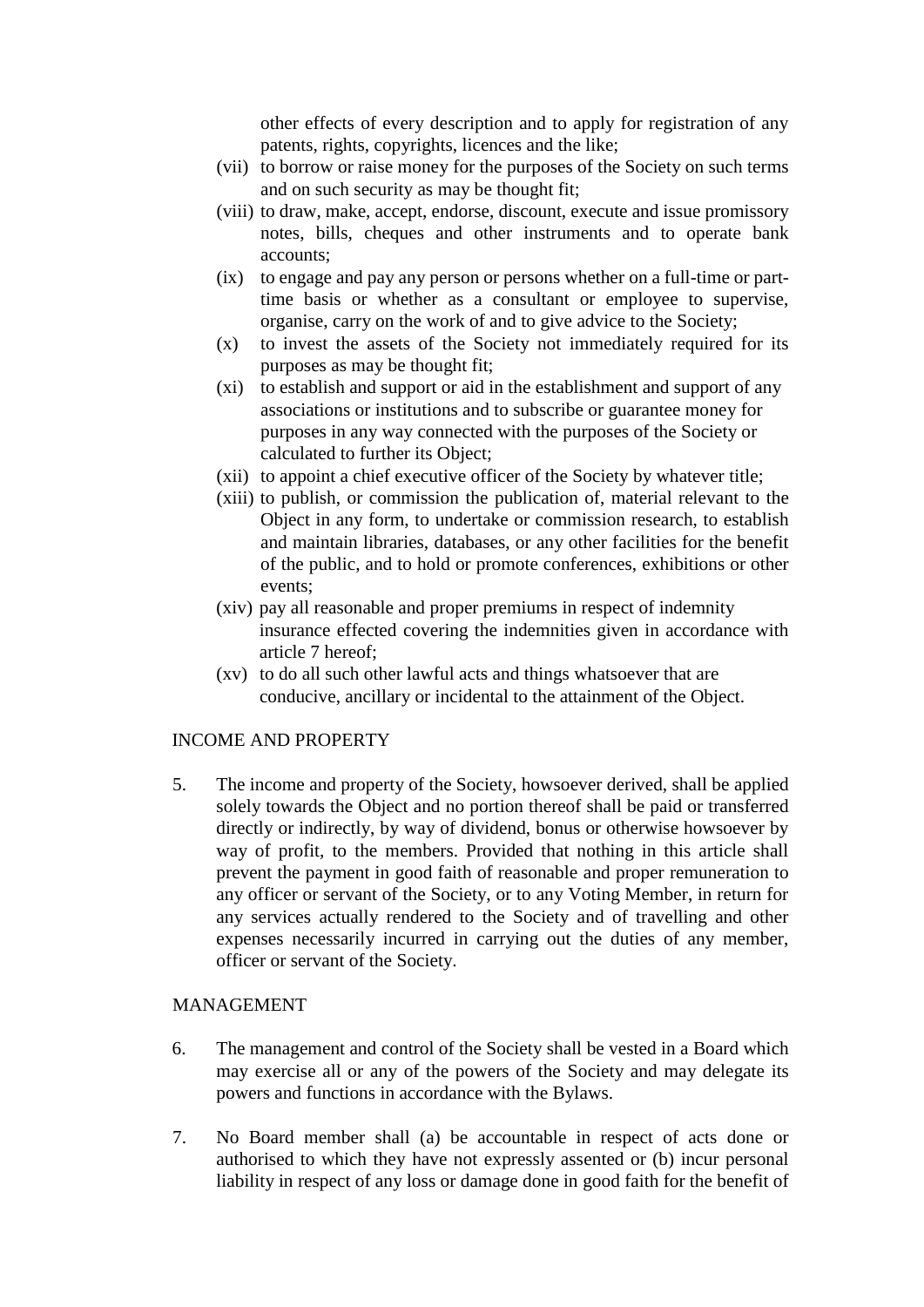the Society. The Society shall indemnify every Board member, officer and employee of the Society against any loss or expense incurred through any act or omission done or committed by him in the course of the performance of his authorised duties on behalf of the Society.

## AMENDMENT TO THE BYLAWS

8. Subject to the provisions of this Our Charter, and subject to the approval by a two-thirds majority vote, the representatives of the Voting Members, or their duly appointed proxies, present and voting in General Meeting, the Board may by resolution make, amend or revoke the Bylaws provided that no new Bylaw, amendment or revocation shall be effective unless it has been approved by the Lords of Our Most Honourable Privy Council, of which approval a certificate under the hand of the Clerk of Our said Council shall be conclusive evidence.

## AMENDMENTS TO THE CHARTER

9. Subject to the approval by a two-thirds majority vote of the representatives of the Voting Members, or their duly appointed proxies, present and voting in General Meeting, the Board may by resolution modify or revoke any of the provisions of this Our Charter. Any modification or revocation made under this article shall, when allowed by Us, Our Heirs or Successors in Council, become effectual so that this Our Charter shall thenceforth continue in force as so modified or revoked. This provision shall apply to Our Charter as modified or revoked.

## REGULATIONS

10. Any matter that pursuant to this Our Charter may be prescribed or regulated by the Bylaws, may be further prescribed or regulated by Regulations made by the Board, provided that any such further prescription or regulation shall not be repugnant to the provisions of this Our Charter or to the provisions of the Bylaws.

## PRACTICE DIRECTIONS

11. Any matter that pursuant to this Our Charter may be prescribed or regulated by the Regulations, may be further prescribed or regulated by Practice Directions made by the Board, provided that any such further prescription or regulation shall not be repugnant to the provisions of this Our Charter or to the provision of the Bylaws or to the provisions of the Regulations.

## SURRENDER OF THE CHARTER

12. Subject to the approval by a two-thirds majority vote of the representatives of the Voting Members, or their duly appointed proxies, present and voting in General Meeting, the Board may by resolution passed by a two-thirds majority surrender this Our Charter and any further Charter granted to the